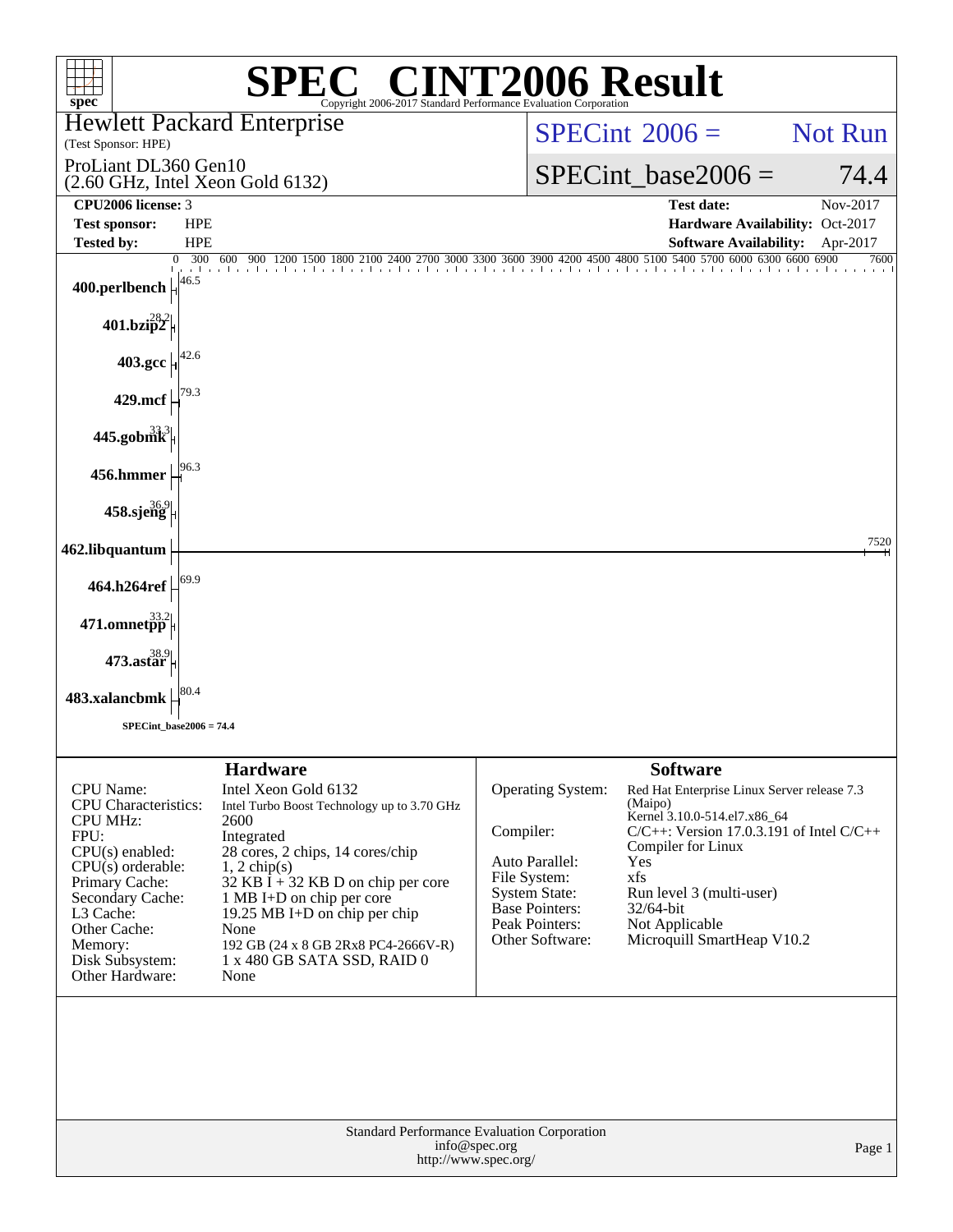

#### Hewlett Packard Enterprise

(Test Sponsor: HPE)

#### ProLiant DL360 Gen10

(2.60 GHz, Intel Xeon Gold 6132)

 $SPECint2006 =$  Not Run

### SPECint base2006 =  $74.4$

**[CPU2006 license:](http://www.spec.org/auto/cpu2006/Docs/result-fields.html#CPU2006license)** 3 **[Test date:](http://www.spec.org/auto/cpu2006/Docs/result-fields.html#Testdate)** Nov-2017 **[Test sponsor:](http://www.spec.org/auto/cpu2006/Docs/result-fields.html#Testsponsor)** HPE **[Hardware Availability:](http://www.spec.org/auto/cpu2006/Docs/result-fields.html#HardwareAvailability)** Oct-2017 **[Tested by:](http://www.spec.org/auto/cpu2006/Docs/result-fields.html#Testedby)** HPE **[Software Availability:](http://www.spec.org/auto/cpu2006/Docs/result-fields.html#SoftwareAvailability)** Apr-2017

### **[Results Table](http://www.spec.org/auto/cpu2006/Docs/result-fields.html#ResultsTable)**

|                                                                                                          | <b>Base</b>    |              |                |       |                |       | <b>Peak</b>    |              |                |              |                |              |
|----------------------------------------------------------------------------------------------------------|----------------|--------------|----------------|-------|----------------|-------|----------------|--------------|----------------|--------------|----------------|--------------|
| <b>Benchmark</b>                                                                                         | <b>Seconds</b> | <b>Ratio</b> | <b>Seconds</b> | Ratio | <b>Seconds</b> | Ratio | <b>Seconds</b> | <b>Ratio</b> | <b>Seconds</b> | <b>Ratio</b> | <b>Seconds</b> | <b>Ratio</b> |
| 400.perlbench                                                                                            | 210            | 46.5         | 210            | 46.5  | 211            | 46.4  |                |              |                |              |                |              |
| 401.bzip2                                                                                                | 341            | 28.3         | 342            | 28.2  | 342            | 28.2  |                |              |                |              |                |              |
| $403.\text{gcc}$                                                                                         | 189            | 42.6         | 188            | 42.7  | 189            | 42.6  |                |              |                |              |                |              |
| $429$ .mcf                                                                                               | 114            | 79.7         | 115            | 79.3  | 117            | 77.8  |                |              |                |              |                |              |
| $445$ .gobmk                                                                                             | 315            | 33.3         | 315            | 33.3  | 315            | 33.3  |                |              |                |              |                |              |
| $456.$ hmmer                                                                                             | 96.4           | 96.8         | 97.1           | 96.1  | 96.9           | 96.3  |                |              |                |              |                |              |
| $458$ .sjeng                                                                                             | 328            | 36.9         | 328            | 36.9  | 328            | 36.9  |                |              |                |              |                |              |
| 462.libquantum                                                                                           | 2.84           | 7300         | 2.76           | 7520  | 2.74           | 7560  |                |              |                |              |                |              |
| 464.h264ref                                                                                              | 318            | 69.7         | 316            | 69.9  | 317            | 69.9  |                |              |                |              |                |              |
| 471.omnetpp                                                                                              | 186            | 33.5         | 188            | 33.2  | 189            | 33.1  |                |              |                |              |                |              |
| $473$ . astar                                                                                            | 180            | 38.9         | 182            | 38.7  | 180            | 38.9  |                |              |                |              |                |              |
| 483.xalancbmk                                                                                            | 85.4           | 80.8         | 86.0           | 80.2  | 85.8           | 80.4  |                |              |                |              |                |              |
| Results appear in the order in which they were run. Bold underlined text indicates a median measurement. |                |              |                |       |                |       |                |              |                |              |                |              |

### **[Operating System Notes](http://www.spec.org/auto/cpu2006/Docs/result-fields.html#OperatingSystemNotes)**

 Stack size set to unlimited using "ulimit -s unlimited" Transparent Huge Pages enabled by default Filesystem page cache cleared with: shell invocation of 'sync; echo 3 > /proc/sys/vm/drop\_caches' prior to run IRQ balance service was stop using "service irqbalance stop" Tuned-adm profile was set to Throughtput-Performance

### **[Platform Notes](http://www.spec.org/auto/cpu2006/Docs/result-fields.html#PlatformNotes)**

BIOS Configuration: Intel Hyperthreading set to Disabled Thermal Configuration set to Maximum Cooling LLC Prefetcher set to Enabled LLC Dead Line Allocation set to Disabled Stale A to S set to Disabled Memory Patrol Scrubbing set to disabled Workload Profile set to General Peak Frequency Compute Energy/Performance Bias set to Maximum Performance Workload Profile set to Custom NUMA Group Size Optimization set to Flat Uncore Frequency scaling set to Auto Sysinfo program /home/specuser/cpu2006/config/sysinfo.rev6993 Revision 6993 of 2015-11-06 (b5e8d4b4eb51ed28d7f98696cbe290c1) running on dl360Gen10rhel73Unit2 Thu Nov 9 10:40:39 2017

 This section contains SUT (System Under Test) info as seen by some common utilities. To remove or add to this section, see:

Continued on next page

Standard Performance Evaluation Corporation [info@spec.org](mailto:info@spec.org) <http://www.spec.org/>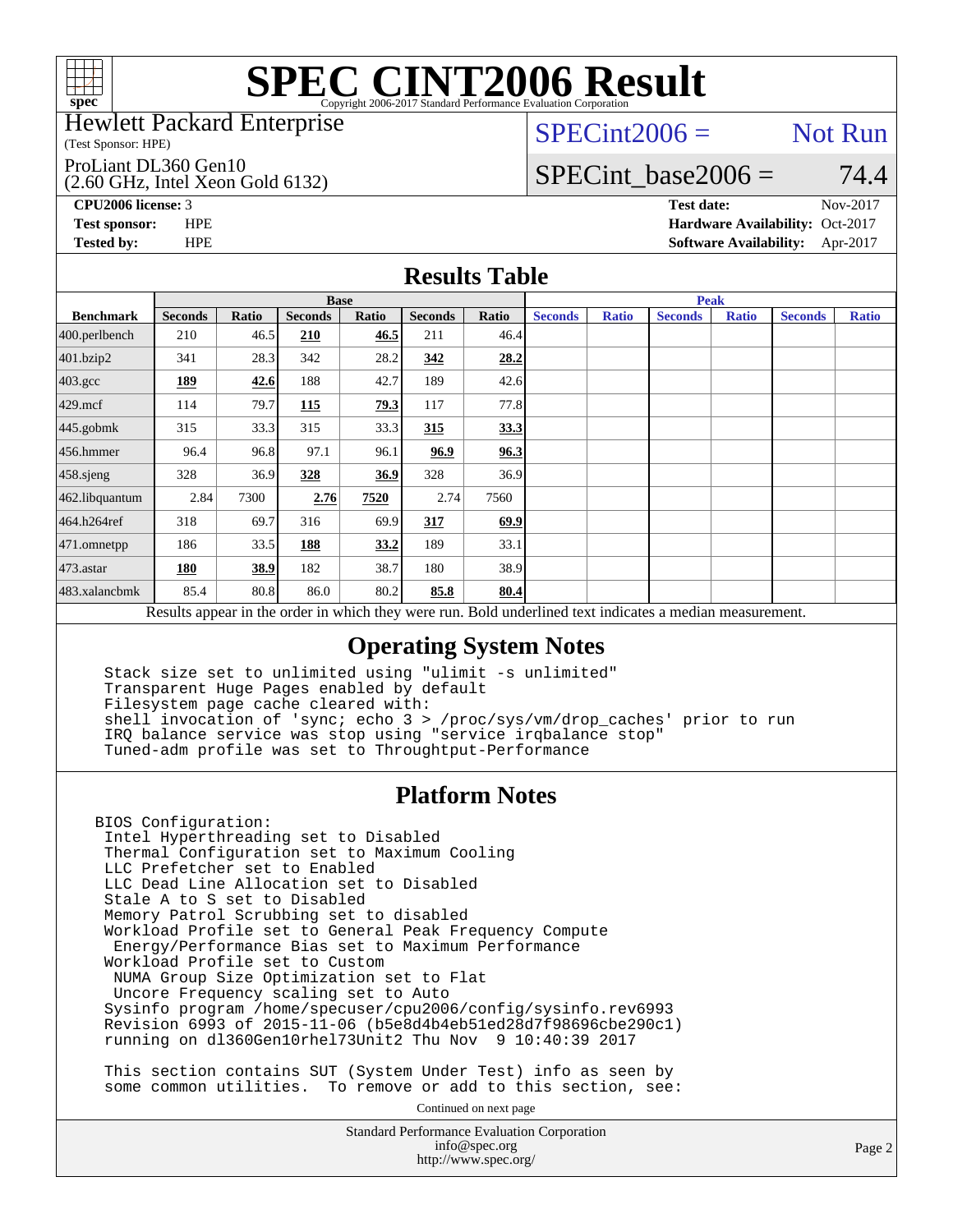

Hewlett Packard Enterprise

(Test Sponsor: HPE)

 $SPECint2006 =$  Not Run

Page 3

(2.60 GHz, Intel Xeon Gold 6132) ProLiant DL360 Gen10

 $SPECTnt\_base2006 = 74.4$ 

**[CPU2006 license:](http://www.spec.org/auto/cpu2006/Docs/result-fields.html#CPU2006license)** 3 **[Test date:](http://www.spec.org/auto/cpu2006/Docs/result-fields.html#Testdate)** Nov-2017 **[Test sponsor:](http://www.spec.org/auto/cpu2006/Docs/result-fields.html#Testsponsor)** HPE **[Hardware Availability:](http://www.spec.org/auto/cpu2006/Docs/result-fields.html#HardwareAvailability)** Oct-2017 **[Tested by:](http://www.spec.org/auto/cpu2006/Docs/result-fields.html#Testedby)** HPE **[Software Availability:](http://www.spec.org/auto/cpu2006/Docs/result-fields.html#SoftwareAvailability)** Apr-2017

Standard Performance Evaluation Corporation [info@spec.org](mailto:info@spec.org) **[Platform Notes \(Continued\)](http://www.spec.org/auto/cpu2006/Docs/result-fields.html#PlatformNotes)** <http://www.spec.org/cpu2006/Docs/config.html#sysinfo> From /proc/cpuinfo model name : Intel(R) Xeon(R) Gold 6132 CPU @ 2.60GHz 2 "physical id"s (chips) 28 "processors" cores, siblings (Caution: counting these is hw and system dependent. The following excerpts from /proc/cpuinfo might not be reliable. Use with caution.) cpu cores : 14 siblings : 14 physical 0: cores 0 1 2 3 4 5 6 8 9 10 11 12 13 14 physical 1: cores 0 1 2 3 4 5 6 8 9 10 11 12 13 14 cache size : 19712 KB From /proc/meminfo<br>MemTotal: 197573248 kB HugePages\_Total: 0<br>Hugepagesize: 2048 kB Hugepagesize: From /etc/\*release\* /etc/\*version\* os-release: NAME="Red Hat Enterprise Linux Server" VERSION="7.3 (Maipo)" ID="rhel" ID\_LIKE="fedora" VERSION\_ID="7.3" PRETTY\_NAME="Red Hat Enterprise Linux Server 7.3 (Maipo)" ANSI\_COLOR="0;31" CPE\_NAME="cpe:/o:redhat:enterprise\_linux:7.3:GA:server" redhat-release: Red Hat Enterprise Linux Server release 7.3 (Maipo) system-release: Red Hat Enterprise Linux Server release 7.3 (Maipo) system-release-cpe: cpe:/o:redhat:enterprise\_linux:7.3:ga:server uname -a: Linux dl360Gen10rhel73Unit2 3.10.0-514.el7.x86\_64 #1 SMP Wed Oct 19 11:24:13 EDT 2016 x86\_64 x86\_64 x86\_64 GNU/Linux run-level 3 Nov 9 08:27 SPEC is set to: /home/specuser/cpu2006<br>Filesystem Type Size U Type Size Used Avail Use% Mounted on<br>xfs 392G 36G 357G 10% /home  $/$ dev/mapper/rhel-home  $xfs$  Additional information from dmidecode: Warning: Use caution when you interpret this section. The 'dmidecode' program reads system data which is "intended to allow hardware to be accurately determined", but the intent may not be met, as there are frequent changes to hardware, firmware, and the "DMTF SMBIOS" standard. BIOS HPE U32 09/29/2017 Memory: Continued on next page

<http://www.spec.org/>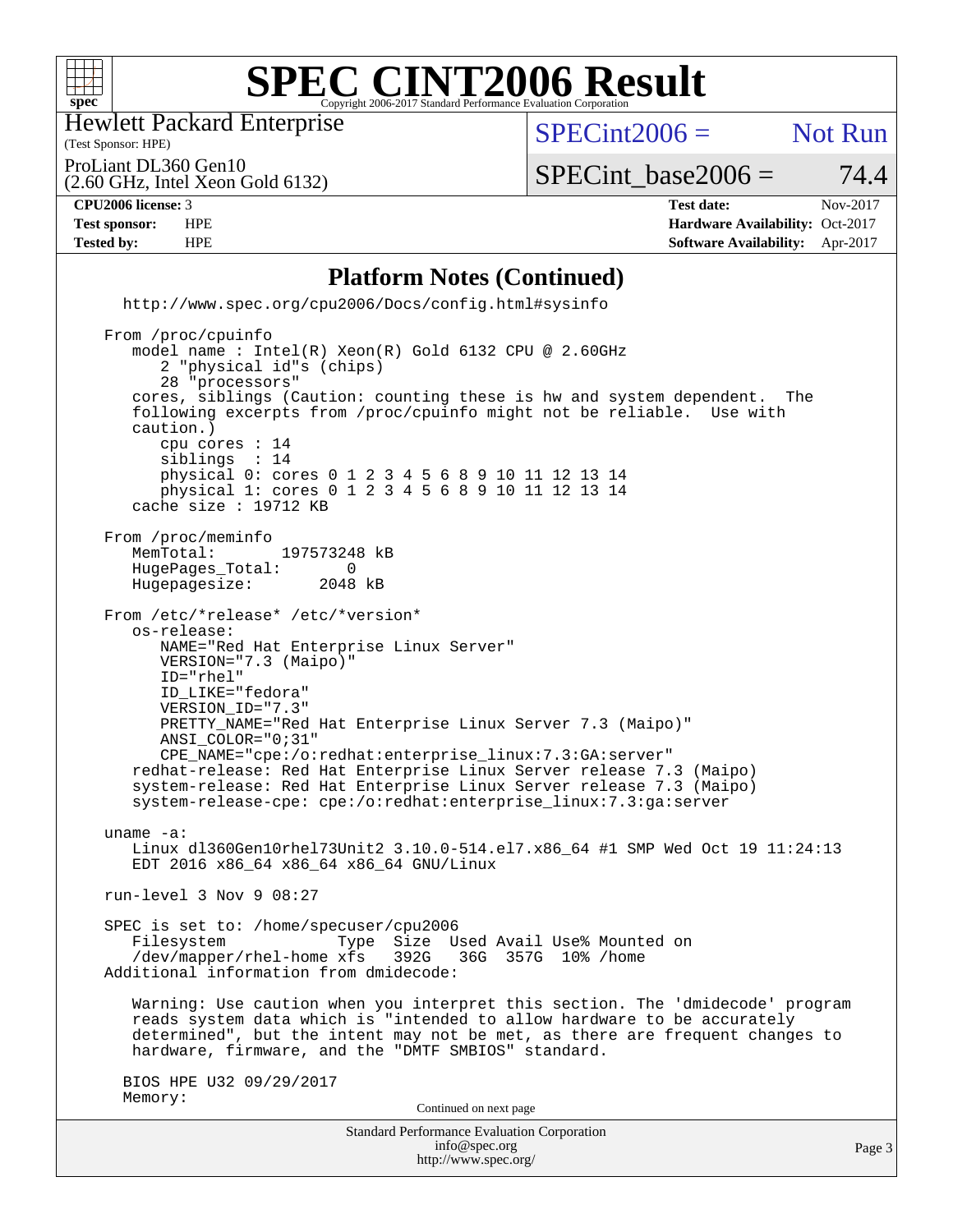

Hewlett Packard Enterprise

(Test Sponsor: HPE)

 $SPECint2006 =$  Not Run

ProLiant DL360 Gen10

(2.60 GHz, Intel Xeon Gold 6132)

**[Tested by:](http://www.spec.org/auto/cpu2006/Docs/result-fields.html#Testedby)** HPE **[Software Availability:](http://www.spec.org/auto/cpu2006/Docs/result-fields.html#SoftwareAvailability)** Apr-2017

 $SPECTnt\_base2006 = 74.4$ **[CPU2006 license:](http://www.spec.org/auto/cpu2006/Docs/result-fields.html#CPU2006license)** 3 **[Test date:](http://www.spec.org/auto/cpu2006/Docs/result-fields.html#Testdate)** Nov-2017 **[Test sponsor:](http://www.spec.org/auto/cpu2006/Docs/result-fields.html#Testsponsor)** HPE **[Hardware Availability:](http://www.spec.org/auto/cpu2006/Docs/result-fields.html#HardwareAvailability)** Oct-2017

#### **[Platform Notes \(Continued\)](http://www.spec.org/auto/cpu2006/Docs/result-fields.html#PlatformNotes)**

24x UNKNOWN NOT AVAILABLE 8 GB 2 rank 2666 MHz

 (End of data from sysinfo program) Regarding the sysinfo display about the memory installed, the correct amount of

 memory is 192 GB and the dmidecode description should have one line reading as: 24x UNKNOWN NOT AVAILABLE 8 GB 2 rank 2666 MHz

### **[General Notes](http://www.spec.org/auto/cpu2006/Docs/result-fields.html#GeneralNotes)**

Environment variables set by runspec before the start of the run: KMP\_AFFINITY = "granularity=fine,compact" LD\_LIBRARY\_PATH = "/home/specuser/cpu2006/lib/ia32:/home/specuser/cpu2006/lib/intel64:/home/specuser/cpu2006/sh10.2" OMP NUM THREADS = "28"

 Binaries compiled on a system with 1x Intel Core i7-4790 CPU + 32GB RAM memory using Redhat Enterprise Linux 7.2

## **[Base Compiler Invocation](http://www.spec.org/auto/cpu2006/Docs/result-fields.html#BaseCompilerInvocation)**

[C benchmarks](http://www.spec.org/auto/cpu2006/Docs/result-fields.html#Cbenchmarks): [icc -m64](http://www.spec.org/cpu2006/results/res2017q4/cpu2006-20171114-50637.flags.html#user_CCbase_intel_icc_64bit_bda6cc9af1fdbb0edc3795bac97ada53)

[C++ benchmarks:](http://www.spec.org/auto/cpu2006/Docs/result-fields.html#CXXbenchmarks) [icpc -m64](http://www.spec.org/cpu2006/results/res2017q4/cpu2006-20171114-50637.flags.html#user_CXXbase_intel_icpc_64bit_fc66a5337ce925472a5c54ad6a0de310)

### **[Base Portability Flags](http://www.spec.org/auto/cpu2006/Docs/result-fields.html#BasePortabilityFlags)**

 400.perlbench: [-DSPEC\\_CPU\\_LP64](http://www.spec.org/cpu2006/results/res2017q4/cpu2006-20171114-50637.flags.html#b400.perlbench_basePORTABILITY_DSPEC_CPU_LP64) [-DSPEC\\_CPU\\_LINUX\\_X64](http://www.spec.org/cpu2006/results/res2017q4/cpu2006-20171114-50637.flags.html#b400.perlbench_baseCPORTABILITY_DSPEC_CPU_LINUX_X64) 401.bzip2: [-DSPEC\\_CPU\\_LP64](http://www.spec.org/cpu2006/results/res2017q4/cpu2006-20171114-50637.flags.html#suite_basePORTABILITY401_bzip2_DSPEC_CPU_LP64) 403.gcc: [-DSPEC\\_CPU\\_LP64](http://www.spec.org/cpu2006/results/res2017q4/cpu2006-20171114-50637.flags.html#suite_basePORTABILITY403_gcc_DSPEC_CPU_LP64) 429.mcf: [-DSPEC\\_CPU\\_LP64](http://www.spec.org/cpu2006/results/res2017q4/cpu2006-20171114-50637.flags.html#suite_basePORTABILITY429_mcf_DSPEC_CPU_LP64) 445.gobmk: [-DSPEC\\_CPU\\_LP64](http://www.spec.org/cpu2006/results/res2017q4/cpu2006-20171114-50637.flags.html#suite_basePORTABILITY445_gobmk_DSPEC_CPU_LP64) 456.hmmer: [-DSPEC\\_CPU\\_LP64](http://www.spec.org/cpu2006/results/res2017q4/cpu2006-20171114-50637.flags.html#suite_basePORTABILITY456_hmmer_DSPEC_CPU_LP64) 458.sjeng: [-DSPEC\\_CPU\\_LP64](http://www.spec.org/cpu2006/results/res2017q4/cpu2006-20171114-50637.flags.html#suite_basePORTABILITY458_sjeng_DSPEC_CPU_LP64) 462.libquantum: [-DSPEC\\_CPU\\_LP64](http://www.spec.org/cpu2006/results/res2017q4/cpu2006-20171114-50637.flags.html#suite_basePORTABILITY462_libquantum_DSPEC_CPU_LP64) [-DSPEC\\_CPU\\_LINUX](http://www.spec.org/cpu2006/results/res2017q4/cpu2006-20171114-50637.flags.html#b462.libquantum_baseCPORTABILITY_DSPEC_CPU_LINUX) 464.h264ref: [-DSPEC\\_CPU\\_LP64](http://www.spec.org/cpu2006/results/res2017q4/cpu2006-20171114-50637.flags.html#suite_basePORTABILITY464_h264ref_DSPEC_CPU_LP64) 471.omnetpp: [-DSPEC\\_CPU\\_LP64](http://www.spec.org/cpu2006/results/res2017q4/cpu2006-20171114-50637.flags.html#suite_basePORTABILITY471_omnetpp_DSPEC_CPU_LP64) 473.astar: [-DSPEC\\_CPU\\_LP64](http://www.spec.org/cpu2006/results/res2017q4/cpu2006-20171114-50637.flags.html#suite_basePORTABILITY473_astar_DSPEC_CPU_LP64) 483.xalancbmk: [-DSPEC\\_CPU\\_LP64](http://www.spec.org/cpu2006/results/res2017q4/cpu2006-20171114-50637.flags.html#suite_basePORTABILITY483_xalancbmk_DSPEC_CPU_LP64) [-DSPEC\\_CPU\\_LINUX](http://www.spec.org/cpu2006/results/res2017q4/cpu2006-20171114-50637.flags.html#b483.xalancbmk_baseCXXPORTABILITY_DSPEC_CPU_LINUX)

# **[Base Optimization Flags](http://www.spec.org/auto/cpu2006/Docs/result-fields.html#BaseOptimizationFlags)**

[C benchmarks](http://www.spec.org/auto/cpu2006/Docs/result-fields.html#Cbenchmarks):

[-xCORE-AVX2](http://www.spec.org/cpu2006/results/res2017q4/cpu2006-20171114-50637.flags.html#user_CCbase_f-xCORE-AVX2) [-ipo](http://www.spec.org/cpu2006/results/res2017q4/cpu2006-20171114-50637.flags.html#user_CCbase_f-ipo) [-O3](http://www.spec.org/cpu2006/results/res2017q4/cpu2006-20171114-50637.flags.html#user_CCbase_f-O3) [-no-prec-div](http://www.spec.org/cpu2006/results/res2017q4/cpu2006-20171114-50637.flags.html#user_CCbase_f-no-prec-div) [-parallel](http://www.spec.org/cpu2006/results/res2017q4/cpu2006-20171114-50637.flags.html#user_CCbase_f-parallel) [-qopt-prefetch](http://www.spec.org/cpu2006/results/res2017q4/cpu2006-20171114-50637.flags.html#user_CCbase_f-qopt-prefetch) [-auto-p32](http://www.spec.org/cpu2006/results/res2017q4/cpu2006-20171114-50637.flags.html#user_CCbase_f-auto-p32)

Continued on next page

Standard Performance Evaluation Corporation [info@spec.org](mailto:info@spec.org) <http://www.spec.org/>

Page 4